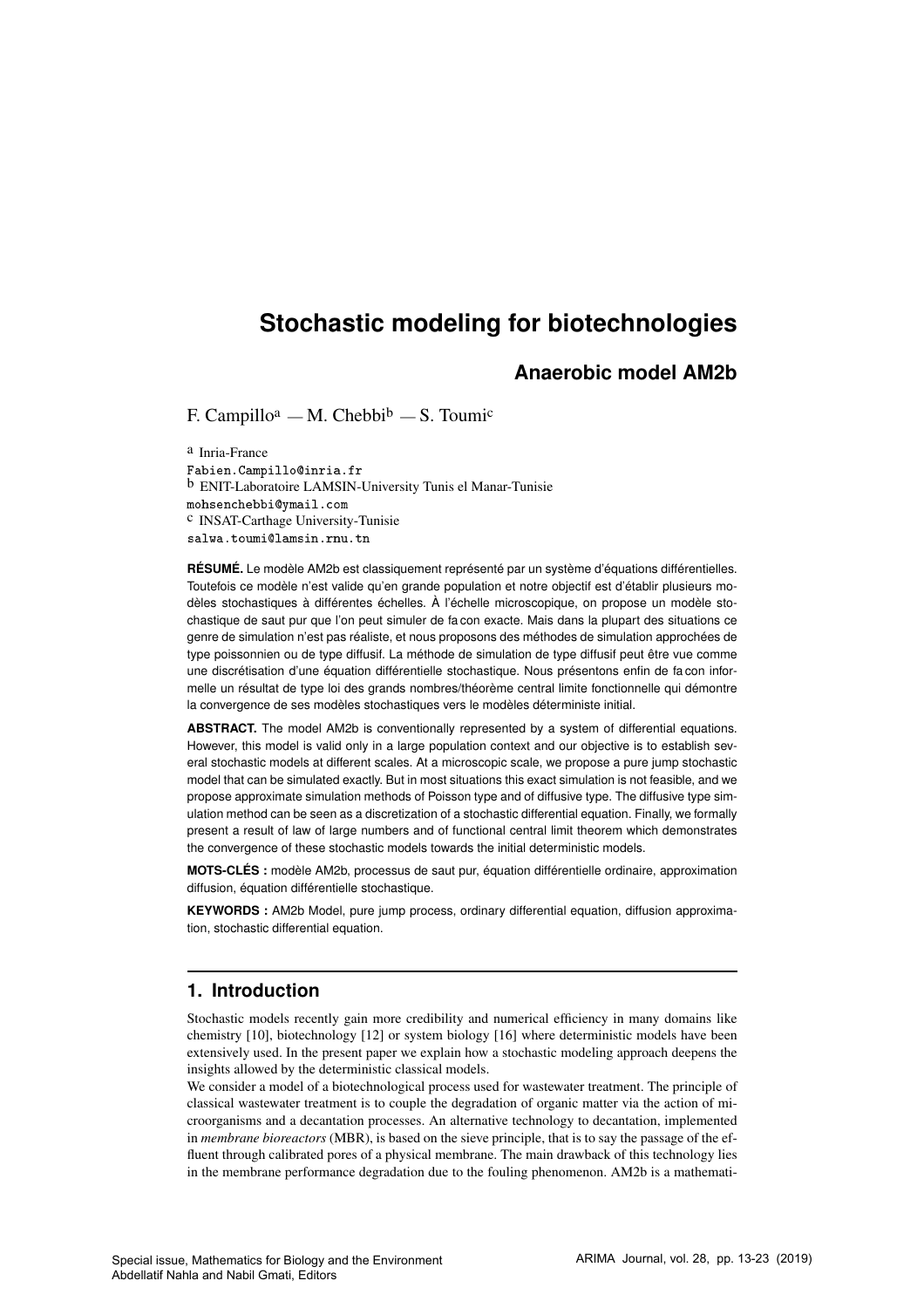cal model of anaerobic membrane bioreactors developed in [1, 2], it is a variant of AM2 model [3], 2-steps Acidogenesis-Methanogenesis model, that includes a *soluble microbial products* (SMP) dynamics. The production and the degradation of SMP play an important role in the membrane fouling phenomenon.

First, we present the original *ordinary differential equation* (ODE) model of the AM2b. Then we introduce a pure jump Markov model of the same device and the associated exact Monte Carlo simulation method. Next we develop more efficient approximated simulation methods and we propose a *stochastic differential equation* (SDE) model of the AM2b. Finally a rescaling technique bridges these stochastic models with the original ODE model.

# **2. The ODE model**

Define :

- $S_1$ : the organic matter,
- $B_1$ : the acidogenic biomass,
- $S_2$ : the volatile fatty acids (VFA),
- B<sup>2</sup> : the methanogenic biomass,
- S : the soluble microbial products (SMP).

The state of the AM2b model is  $x = (s_1, b_1, s_2, b_2, s)$  where  $s_1, b_1, s_2, b_2, s$  are the concentrations in  $S_1, B_1, S_2, B_2, S$ . The AM2b model describes the dynamics of biological and anaerobic wastewater treatment, where substrate  $s_1$  is degraded by a bacterial ecosystem  $b_1$  to produce substrate  $s_2$  and SMP s. Substrate  $s_2$  is transformed by a consortium of bacteria  $b_2$  into SMP s. SMP s is also produced by the mortality of biomasses  $b_1$  and  $b_2$ . SMP s is degraded by  $b_1$  to produce  $s_2$ . Schematically, AM2b model is :



On the right of this scheme is represented the membrane fouling model; the separation of mater is as follow : substrates  $s_1$  and  $s_2$  go through the membrane without retention (the size of their molecules is assumed to be smaller than pore diameter), biomasses  $b_1$  and  $b_2$  are retained by the membrane, and a fraction  $\beta$  s of the SMP go through the membrane and leaves the reactor ((1- $\beta$ ) s will be considered as macromolecules).

The evolution of  $x(t)$  is classically described by a system of ODEs :

$$
\dot{s}_1 = D_{\rm in} \left[ S_{1\rm in} - s_1 \right] - k_1 \, \mu_1(s_1) \, b_1 \,, \tag{1a}
$$

$$
\dot{b}_1 = [\mu_1(s_1) + \mu(s) - D_{\text{dec}} - D_{\text{wit}}] b_1 , \qquad (1b)
$$

$$
\dot{s}_2 = D_{\rm in} \left[ S_{2\rm in} - s_2 \right] - k_2 \, \mu_2(s_2) \, b_2 + \left[ c_{12} \, \mu_1(s_1) + c_{02} \, \mu(s) \right] b_1 \,, \tag{1c}
$$

$$
\dot{b}_2 = [\mu_2(s_2) - D_{\text{dec}} - D_{\text{wit}}] b_2, \qquad (1d)
$$

$$
\dot{s} = [c_{10} \,\mu_1(s_1) + D_{\text{dec}} - k_0 \,\mu(s)] \, b_1 + [c_{20} \,\mu_2(s_2) + D_{\text{dec}}] \, b_2 - M \, s \tag{1e}
$$

with :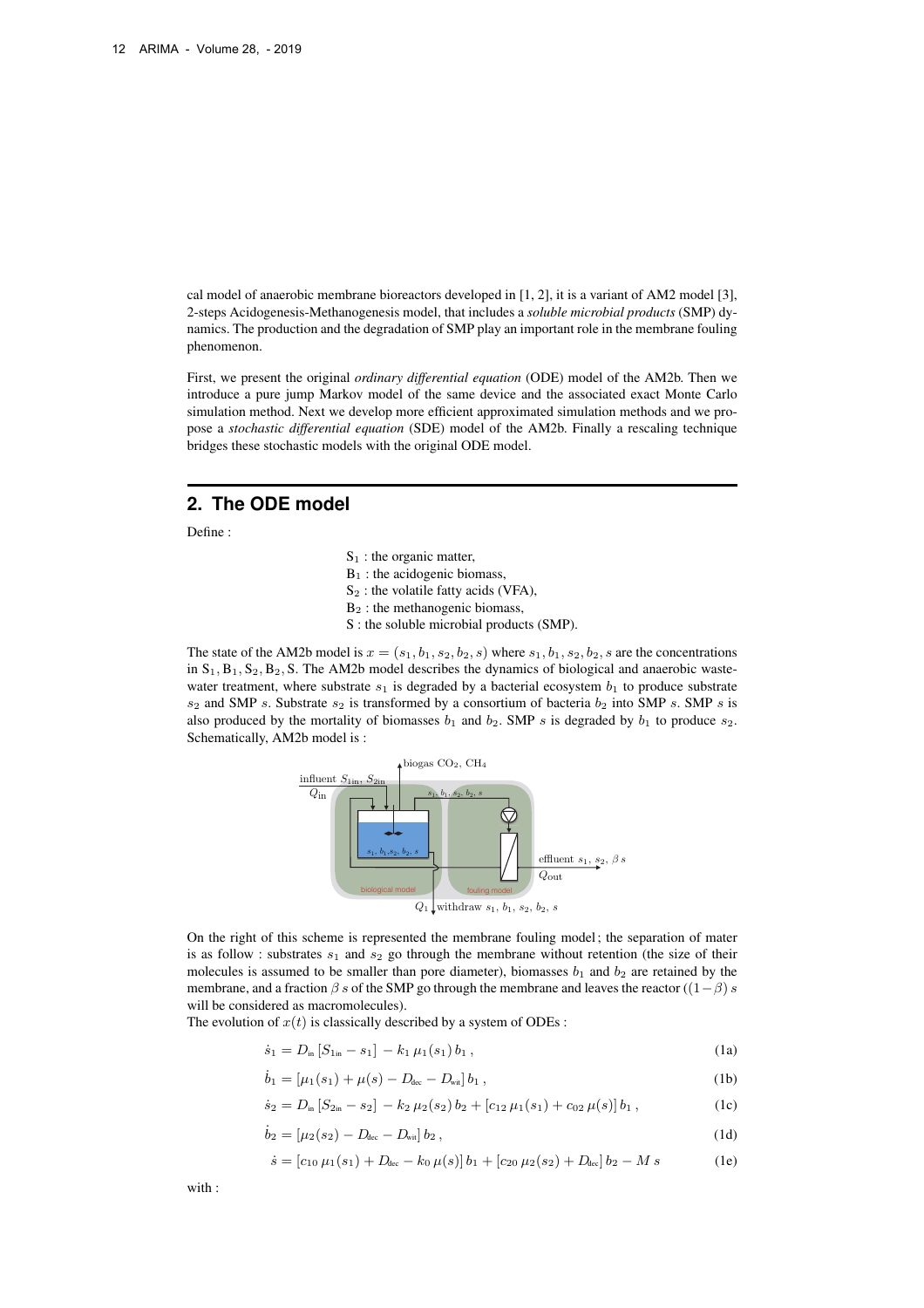$k_i$  degradation rate of  $s_i$  by  $b_i$ ,  $M = \beta D_{in} + (1 - \beta) D_{\text{wit}}$ ,<br>  $k_0$  degradation rate of  $s$  by  $b_1$ ,  $\beta$  fraction of SMP leaving  $\beta$  fraction of SMP leaving the bioreactor,  $c_{12}$  production rate of  $s_2$  by  $b_1$  from  $s_1$ ,  $D_{in}$  dilution rate,  $c_{02}$  production rate of  $s_2$  by  $b_1$  from s,  $D_{\text{dec}}$  decay rate of biomass,  $c_{i0}$  production rate of s by  $b_i$  from  $s_i$ ,  $D_{\text{wit}}$  withdrawal rate of biomass,  $S_{i_{\text{in}}}$  input concentrations of  $s_i$ ,  $D_{\text{out}} = D_{\text{in}} - D_{\text{wit}}$  outflow rate of the bioreactor

 $(i = 1, 2)$ . The growth functions are :

$$
\mu_1(s_1) = m_1 \frac{s_1}{K_1 + s_1}, \qquad \mu(s) = m \frac{s}{K + s}, \qquad \mu_2(s_2) = m_2 \frac{s_2}{K_2 + s_2 + s_2^2 / K_3}.
$$

 $\mu_1$  and  $\mu$  are of Monod type;  $\mu_2$  is of Haldane type to model the phenomenon of inhibition of the eventual accumulation of the VFA in the bioreactor during the methanogenesis, the major problem of the anaerobic digestion.

System (1) could also be denoted :

$$
\dot{x}(t) = f(x(t)), \ x(0) = x_0. \tag{2}
$$

Model (2) relies on the fact that the stochastic effects can be neglected, thanks to the law of large numbers, or at least can be averaged out. Although this level of description is sufficient for numerous applications of interest, it could be interesting to account for the stochastic nature of the process which could prominent at low biomasses concentrations or when small perturbations cumulate in the context of multi-species. Also, whereas the experimental results observed in well mastered laboratory conditions match closely the ODE theoretical behavior, a discrepancy may occur in operational conditions. In these cases, stochastic features may not be neglected.

### **3. Pure jump model**

Based on the reactions featured in the AM2b model, we propose a AM2b model as a pure jump Markov process  $(X(t))_{t\geq0}$  which takes values in  $\mathbb{R}^d_+$ . We follow the approach proposed in [5]. Let  $X = (S_1, B_1, S_2, B_2, S)$  be the concentrations in  $S_1, B_1, S_2, B_2, S$  respectively. This process will encompass  $J = 15$  reactions : each reaction j is characterized by its rate function  $\lambda_i(x)$  and its jump function  $\nu_i(x)$ . Then  $X(t)$  is a time-homogeneous markov process and can be described as : being at  $X(t) = x$ :

$$
X(t + \Delta t) = \begin{cases} x + \nu_j(x), & \text{with probability } \lambda_j(x) \, \Delta t + o(\Delta t) \text{ for } j = 1, \dots, 15, \\ x, & \text{with probability } 1 - \lambda(x) \, \Delta t + o(\Delta t) \end{cases}
$$
(3)

where :

$$
\lambda(x) \stackrel{\text{def}}{=} \sum_{j=1}^{15} \lambda_j(x) , \qquad \qquad p_j(x) \stackrel{\text{def}}{=} \lambda_j(x) / \lambda(x) .
$$

### **Reaction network**

The reaction scheme of AM2b model is based on a modification of reaction scheme of the AM2 model [2, Chapter 2] by introducing the variable s for the SMP component. The production of SMP is related to the degradation of  $s_1$ ,  $s_2$ , and biomass decay  $b_1$  and  $b_2$ . They are also degraded and converted into  $s_2$  and carbon dioxide  $CO_2$  by the consortium  $b_1$ . We define a network of  $J = 15$  reactions classified in three sets :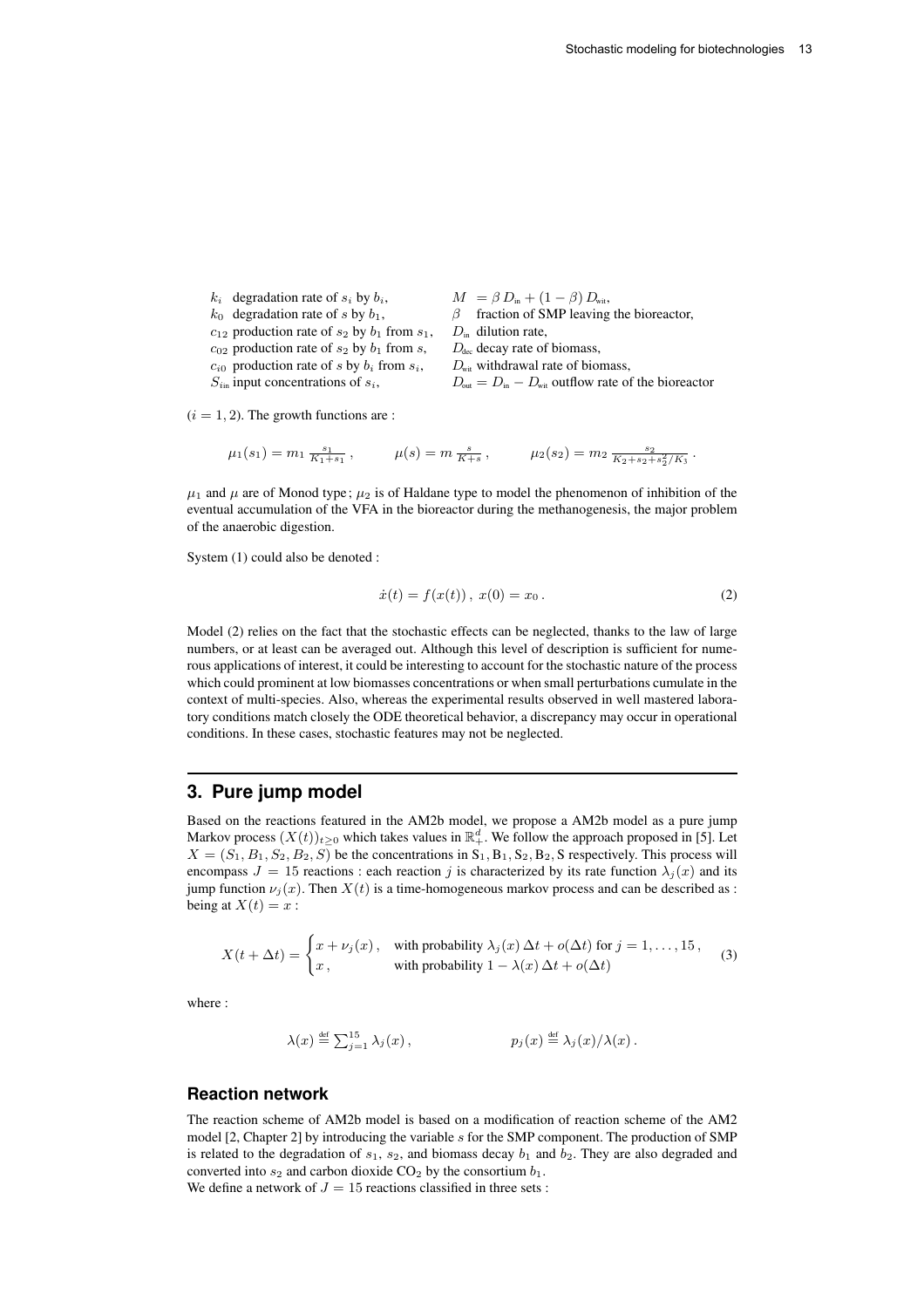1) Biological reactions :

Acidogenesis + SMP production  $k_1 S_1 + B_1 \xrightarrow{\lambda_1} 2 B_1 + c_{12} S_2 + c_{10} S + \kappa_1 CO_2$ , Methanogenesis + SMP production  $k_2 S_2 + B_2 \stackrel{\lambda_2}{\longrightarrow} 2 B_2 + c_{20} S + \kappa_2 C H_4$ , SMP degradation  $k_0 S + B_1 \xrightarrow{\lambda_3} 2B_1 + c_{02} S_2 + \kappa_3 CO_2$ , SMP production from biomass decay  $B_1 \xrightarrow{\lambda_4} S$ ,  $B_2 \xrightarrow{\lambda_5} S$ 

2) *Substrate inflow* and *substrate outflows* represented as reactions :

Substrate inflow  $\emptyset \stackrel{\lambda_6}{\longrightarrow} S_1$ ,  $\emptyset \stackrel{\lambda_7}{\longrightarrow} S_2$ , Substrate outflows  $S_1 \xrightarrow{\lambda_8} \emptyset$ ,  $S_2 \xrightarrow{\lambda_9} \emptyset$ ,  $S \xrightarrow{\lambda_{10}} \emptyset$ 

3) *Biomass and substrate withdrawal* described as reactions :

Without 
$$
S_1 \xrightarrow{\lambda_{11}} \emptyset
$$
,  $B_1 \xrightarrow{\lambda_{12}} \emptyset$ ,  $S_2 \xrightarrow{\lambda_{13}} \emptyset$ ,  
 $B_2 \xrightarrow{\lambda_{14}} \emptyset$ ,  $S \xrightarrow{\lambda_{15}} \emptyset$ 

where the rate functions  $\lambda_j$  are to be specified.

The second and third set of reactions are not biochemical reactions they just describe the inflows and outflows in the AM2b process. In reaction 10 only a proportion  $\beta$  of the SMP goes through the membrane, and in reaction 13 a proportion  $1 - \beta$  of the SMP is withdrawn.

#### **Pure jump Markov process**

The AM2b reaction network described in previous section is translated into the pure jump Markov process  $X(t)$  defined by (3) thanks to the stochastic law of mass action [16] and mass conservation : each reaction j is described as an instantaneous jump  $X(t) \to X(t) + \nu_i(X(t))$  occurring with intensity  $\lambda_i(X(t))$  defined respectively by :

$$
\lambda_j(x) \stackrel{\text{def}}{=} N_j \tilde{\lambda}_j(x), \qquad \qquad \nu_j(x) \stackrel{\text{def}}{=} [x + \frac{1}{N_j} \tilde{\nu}_j]_+ - x \tag{4}
$$

where  $[x]_+$  the orthogonal projection of x onto  $\mathbb{R}^5_+$ , and :

|   | $\lambda_i(x)$          | $\tilde{\nu}_i^*$            | j  | $\lambda_j(x)$                 | $\tilde{\nu}_i^*$  |
|---|-------------------------|------------------------------|----|--------------------------------|--------------------|
|   | $\mu_1(s_1) b_1$        | $-k_1, 1, c_{12}, 0, c_{10}$ | 9  | $D_{\text{out}} s_2$           | $(0,0,-1,0,0)$     |
| 2 | $\mu_2(s_2) b_2$        | $(0,0,-k_2,1,c_{20})$        | 10 | $\beta D_{\text{out}} s$       | $(0,0,0,0,-1)$     |
| 3 | $\mu(s) b_1$            | $(0, 1, c_{02}, 0, -k_0)$    | 11 | $D_{\text{wit}}s_1$            | $(-1, 0, 0, 0, 0)$ |
| 4 | $D_{\text{dec}} b_1$    | $(0, -1, 0, 0, 1)$           | 12 | $D_{\text{wit}} b_1$           | $(0,-1,0,0,0)$     |
| 5 | $D_{\rm dec}$ $b_2$     | $(0,0,0,-1,1)$               | 13 | $D_{\text{wit}} s_2$           | $(0,0,-1,0,0)$     |
| 6 | $D_{\rm in}S_{\rm 1in}$ | (1, 0, 0, 0, 0)              | 14 | $D_{\rm wit}$ $b_2$            | $(0,0,0,-1,0)$     |
| 7 | $D_{\rm in}S_{\rm 2in}$ | (0, 0, 1, 0, 0)              | 15 | $(1-\beta)\,D_{\!\rm{wit}}\,s$ | $(0,0,0,0,-1)$     |
| 8 | $D_{\text{out}} s_1$    | $(-1, 0, 0, 0, 0)$           |    |                                |                    |

The coefficients  $N_j$  are rescaling parameters which characterize the size of the jump in the reaction j. Large  $N_i$  corresponding to frequent and small jumps. These scale parameters  $N_i$  do not act on the mean values of the increments but on their variances, large  $N_j$  will correspond to small variances. We can assume that the  $N_j$ 's range from  $10^4$  to  $10^9$ . When a reaction involves only substrate molecules the corresponding  $N_j$ 's range from  $10^7$  to  $10^9$ . When a reaction involves only bacteria the corresponding  $N_j$ 's range from  $10^4$  to  $10^6$ . A standard case could be :

$$
N_j = \begin{cases} 10^6 & \text{for } j = 4, 5, 12, 14, \\ 10^5 & \text{for } j = 1, 2, 3, \\ 10^4 & \text{for } 6 \le j \le 15. \end{cases}
$$
 (5)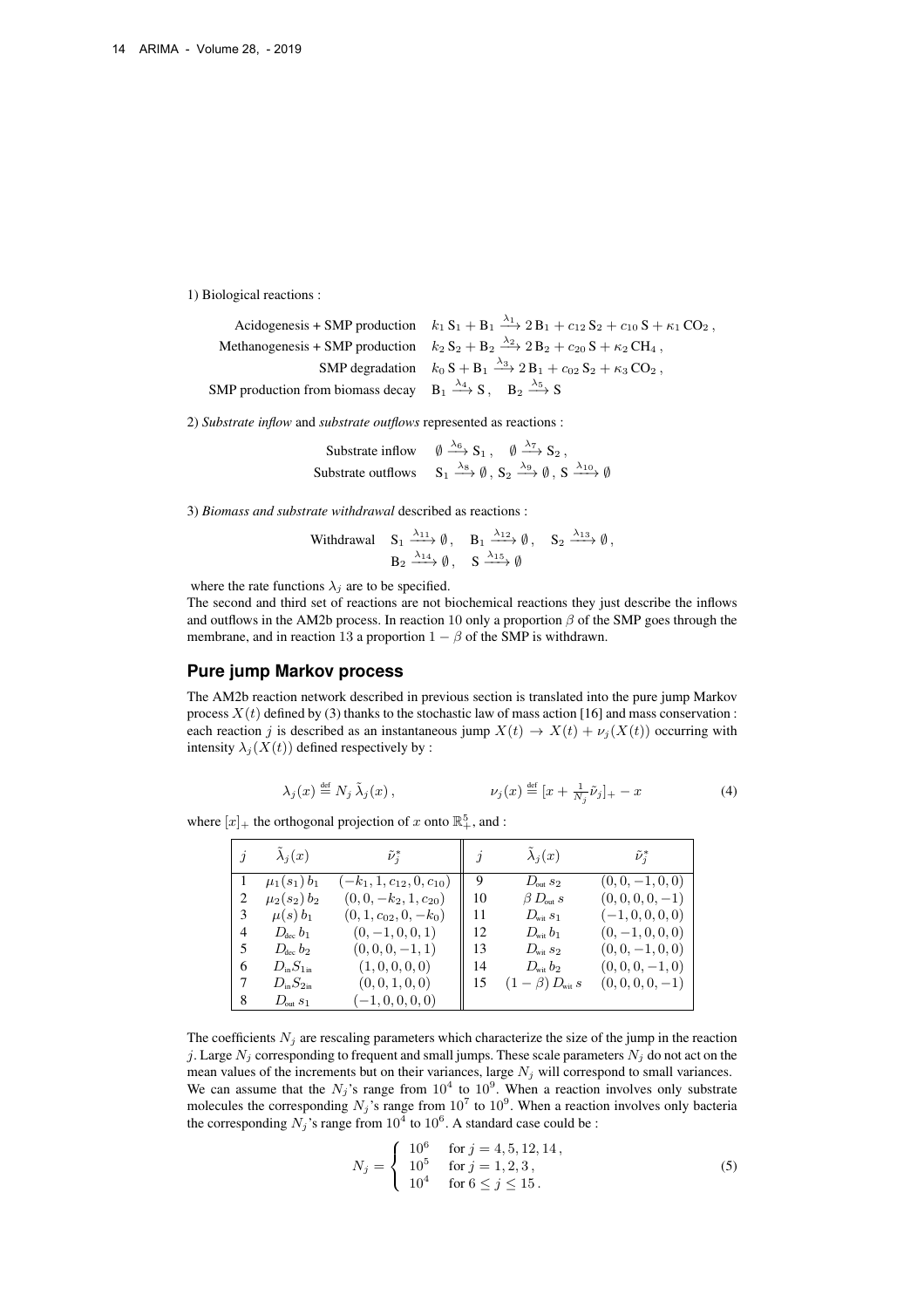We define :

$$
F(x) \stackrel{\text{def}}{=} \sum_{j=1}^{15} \lambda_j(x) \nu_j(x) \tag{6}
$$

note that  $F(x)$  depends on the  $N_j$ 's but  $F(x) = \sum_{j=1}^{15} \frac{\lambda_j(x)}{N_j}$  $\frac{j(x)}{N_j} \times N_j \nu_j(x)$  so that, for large  $N_j$ 's :

$$
F(x) \simeq \sum_{j=1}^{15} \tilde{\lambda}_j(x) \tilde{\nu}_j
$$
 (7)

and :

$$
f(x) \stackrel{\text{def}}{=} \sum_{j=1}^{15} \tilde{\lambda}_j(x) \tilde{\nu}_j
$$
 (8)

is exactly the second hand term of Equation (2).

Note that :

$$
\nu_j(x) \stackrel{\text{def}}{=} [x + \frac{1}{N_j}\tilde{\nu}_j]_+ - x
$$

We have then for each component :  $\forall i = 1, \ldots, 5$  :

 $-$  if  $x_i + \frac{1}{N_j} \{\tilde{\nu}_j\}_i \ge 0$  then  $\{\nu_j(x)\}_i = \frac{1}{N_j} \{\tilde{\nu}_j\}_i$ ; – if  $x_i + \frac{1}{N_j} \{ \tilde{\nu}_j \}_i \leq 0$  then  $\{ \nu_j(x) \}_i = -x_i$ .

In this last case  $|\{\nu_j(x)\}_i| = x_i \le \frac{1}{N_j} |\{\tilde{\nu}_j\}_i|$  and then  $\exists C$  such that for all  $j$ :

$$
|N_j \nu_j(x)| \le C |\tilde{\nu}_j|, \ \forall x \in \mathbb{R}_+^5. \tag{9}
$$

## **Representation of the process**  $X(t)$

Trajectories of the process  $X(t)$  can be exactly simulated according to the so-called *Stochastic Simulation Algorithm* (SSA) popularized by Gillespie [7]. Starting for an initial condition X(0), we simulate the next time of jump  $T_1$  from an exponential distribution of intensity  $\lambda(X(0))$ , then we draw the index  $j_0$  of the reaction from the distribution  $p_i(X(0)), j = 1, \ldots, J$ . Then  $X(T_1)$  $X(0) + \nu_{j_0}(X(0))$ , and so on. Hence the Markov process  $X(t)$  can be represented as :

$$
X(t) = X(0) + \sum_{j=1}^{15} \int_0^t \int_{\mathbb{R}_+} \nu_j(X(s^-)) 1_{[0,\lambda_j(X(s^-))]}(v) \, \mathcal{N}_j(ds, dv) \tag{10}
$$

where the  $\mathcal{N}_j(ds, dv)$  are independent Poisson random measures (also independent from  $X(0)$ ) of intensity measure ds  $\times$  dv, the Lebesgue measure on  $\mathbb{R}^2_+$ .

Note that (10) is expressed in law and is a generalization of the expression obtained in the case of constant jumps (see [17, theorem 4.1 chapter 6]), namely we used :

$$
\sum_{j=1}^J \int_0^t \mathcal{P}_j(ds \times \lambda_j(X_{s^-})) \nu_j(X_{s^-}) \stackrel{\mathcal{L}}{=} \ \sum_{j=1}^J \int_0^t \! \! \int_0^\infty \mathbf{1}_{[0,\lambda_j(X_{s^-})]}(u) \, \nu_j(X_{s^-}) \mathcal{N}_j(\mathrm{d} s, \mathrm{d} u) \, ,
$$

for more justification, see [18].

The law of the process  $X(t)$  is characterized by its infinitesimal generator define by :

$$
\mathcal{A}_{\phi}(x) = \lim_{t \to 0} \frac{\mathbb{E}[\phi(X(t)) - \phi(X(0))|X(0) = x]}{t},
$$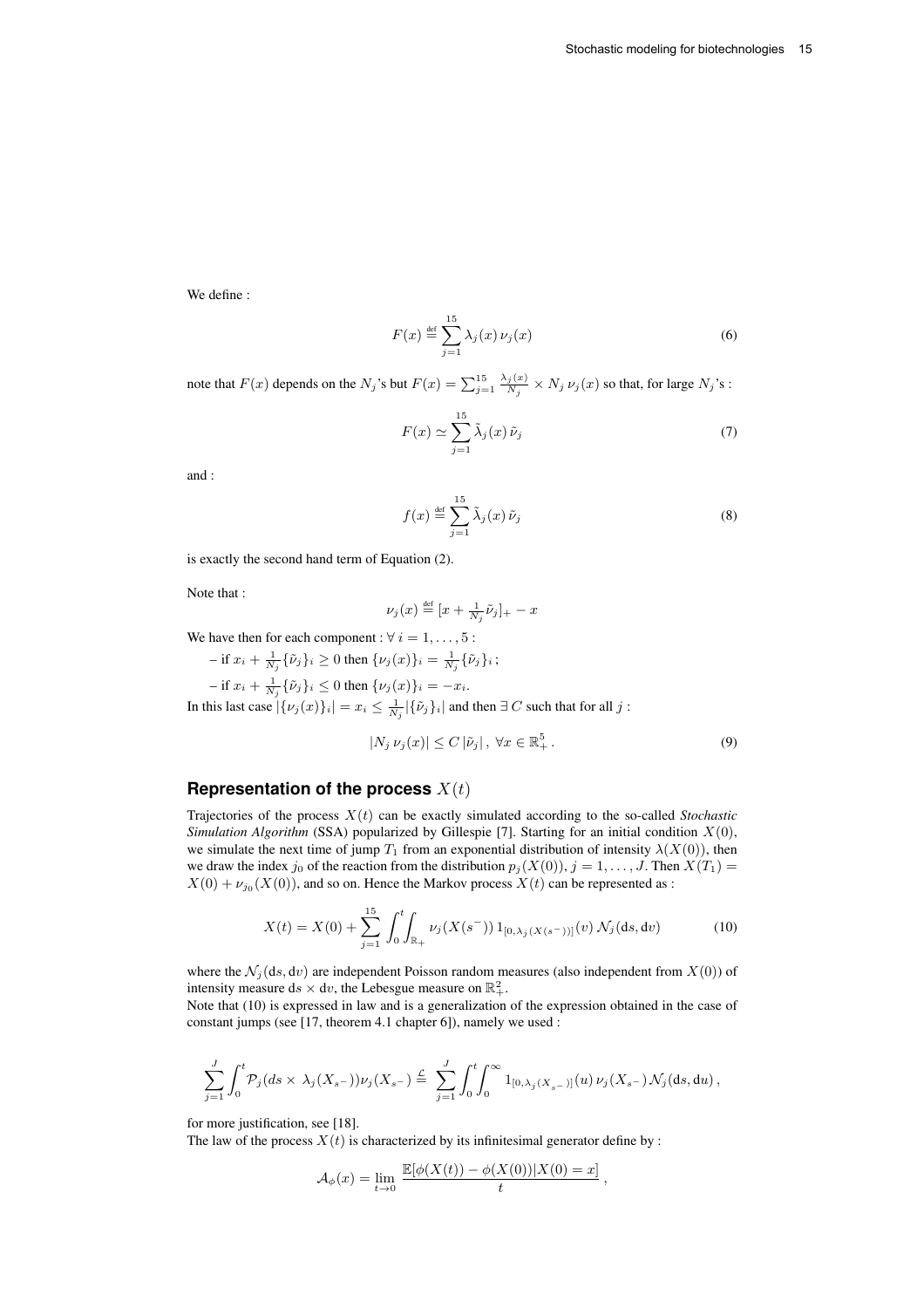we can easily check that :

$$
\mathcal{A}_{\phi}(x) = \lambda(x) \int_{\mathbb{R}^5_+} \left[ \phi(y) - \phi(x) \right] \rho(x, \mathrm{d}y) = \sum_{j=1}^{15} \lambda_j(x) \left[ \phi(x + \nu_j(x)) - \phi(x) \right]
$$

for all continuous with compact support function  $\phi$ , where :

$$
\rho(x,\mathrm{d}y)\stackrel{\text{def}}{=}\sum_{j=1}^{15}p_j(x)\,\delta_{x+\nu_j(x)}(\mathrm{d}y)
$$

We introduced the compensated Poisson measure :

$$
\widetilde{\mathcal{N}}_j(ds, dv) \stackrel{\text{def}}{=} \mathcal{N}_j(ds, dv) - ds dv.
$$

From  $(10)$  we get :

$$
X(t) = X(0) + \int_0^t F(X(s)) ds + M_t
$$
\n(11)

where  $F(x)$  is defined by (6) and :

$$
M_t = \sum_{j=1}^{15} M_t^j
$$
, with  $M_t^j \stackrel{\text{def}}{=} \int_0^t \int_{\mathbb{R}_+} \nu_j(X(s^-)) 1_{[0,\lambda_j(X(s^-))]}(v) \tilde{\mathcal{N}}_j(ds, dv)$ 

 $M_t^j$  is a square integrable martingale with predictable quadratic variation :

$$
\langle M^j \rangle_t = \int_0^t \lambda_j(X(s)) |\nu_j(X(s))|^2 ds \tag{12}
$$

In Equation (11) the process  $X(t)$  is written as the sum of :

– a drift term  $\int_0^t F(X(s))$  ds which describes the deterministic dynamics of  $X(t)$  and, for large  $N_j$ 's, it coincides with the model AM2b (2);

– a martingale term  $M_t$  with quadratic variation (12), this quadratic variation characterizes the variance of the difference between the stochastic model and the deterministic model. In particular, this term converges to 0 when  $N_j \to \infty$ .

## **4. Discrete time approximations**

The Stochastic Simulation Algorithmic (SSA) simulates each reaction of the ecosystem asynchronously in time. In many situations this detailed simulation is too cumbersome, this is why synchronous discrete time approximations have been proposed. Let :

$$
t_m \stackrel{\text{\tiny def}}{=} m \, \Delta t
$$

for  $\Delta t > 0$  fixed.

#### **Poisson approximation**

We construct an approximation  $(\tilde{X}(t_m))_{m\geq 1}$ . On the interval  $[t_m, t_{m+1})$  suppose that the different rate functions are constant with :

$$
\lambda_j(\tilde{X}(t) \simeq \lambda_j(\tilde{X}(t_m))
$$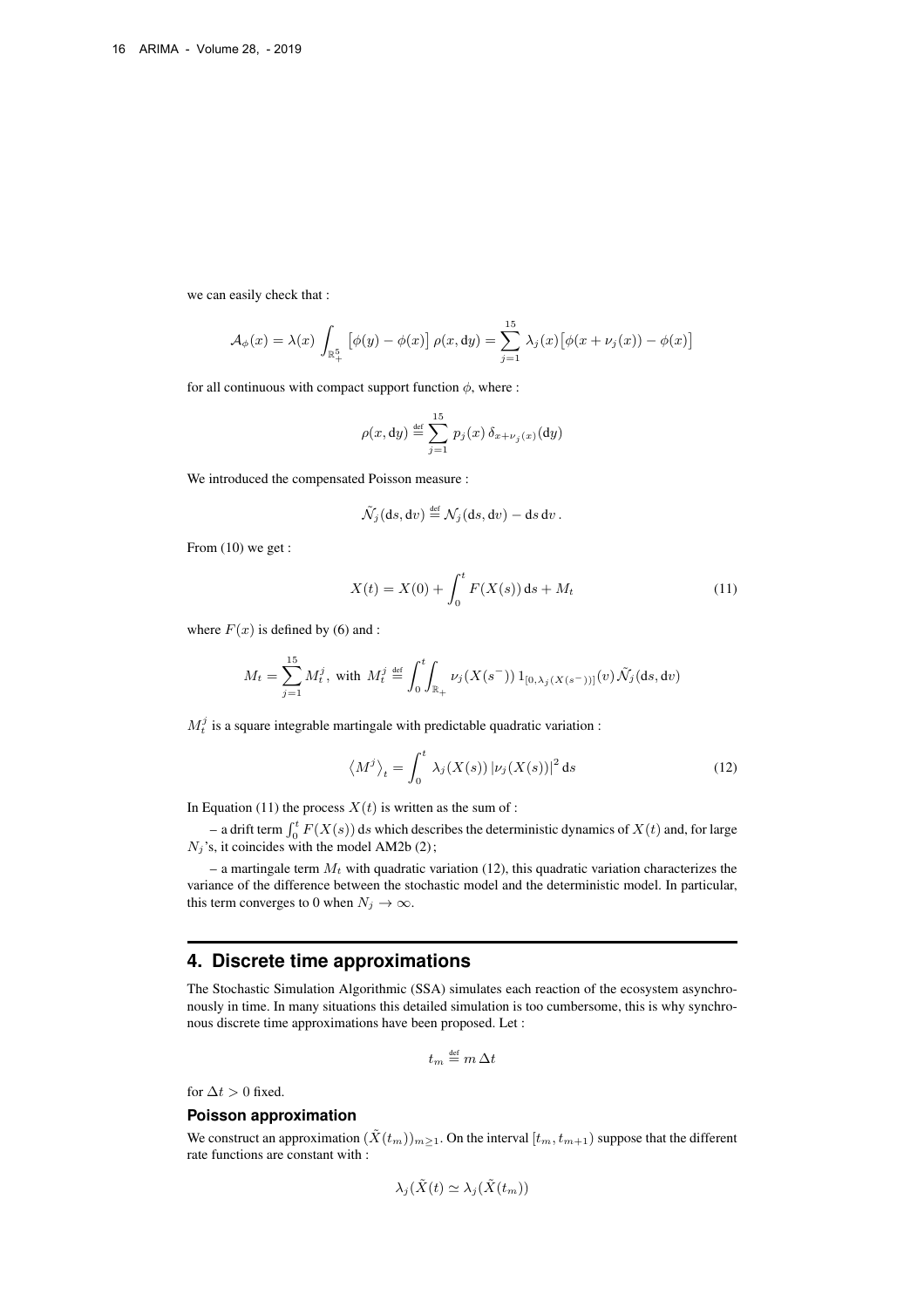+

so that the  $J = 15$  reactions are independent and occur at constant rates  $\lambda_j(\tilde{X}(t_m))$ , that is the occurrence of reaction of type j is a Poisson process of intensity  $\lambda_j(\tilde{X}(t_m))$ . Hence, on the time interval  $[t_m, t_{m+1})$  the number of reactions of type j follows a Poisson distribution of parameter  $\Delta t \lambda_j(\tilde{X}(t_m))$ . We obtain the following approximation called  $\tau$ -leaping :

$$
\tilde{X}(t_{m+1}) = \left[ \tilde{X}(t_m) + \sum_{j=1}^{15} \nu_j(\tilde{X}(t_m)) \mathcal{P}_{j,m} \right]_+ \tag{13}
$$

where for each m, the  $\mathcal{P}_{j,m}$  are independent Poisson distributed variables with parameter  $\Delta t \lambda_j(\tilde{X}(t_m))$ . **Diffusion approximation**

The Poisson distribution with parameter  $\Delta t \lambda_j(\tilde{X}(t_m))$  can be approximated by a normal distribution of mean  $\Delta t \lambda_j(\tilde{X}(t_m))$  and variance  $\Delta t \lambda_j(\tilde{X}(t_m))$ . From (13) we get :

$$
\tilde{\xi}(t_{m+1}) = \left[ \tilde{\xi}(t_m) + \sum_{j=1}^{15} \nu_j(\tilde{\xi}(t_m)) \left( \Delta t \lambda_j(\tilde{\xi}(t_m)) + \sqrt{\Delta t \lambda_j(\tilde{\xi}(t_m))} \, w_{j,m} \right) \right]
$$

where  $w_{i,m}$  are independent  $N(0, 1)$  random variables. This last equation can be rewritten :

$$
\tilde{\xi}(t_{m+1}) = \left[ \tilde{\xi}(t_m) + F(\tilde{\xi}(t_m)) \Delta t + \sum_{j=1}^{15} \frac{1}{\sqrt{N_j}} g_j(\tilde{\xi}(t_m)) \left[ W_j(t_{m+1}) - W_j(t_m) \right] \right]_+ \tag{14}
$$

where  $W_j(t)$  are independent standard Brownian motions so that  $W_j(t_{m+1}) - W_j(t_m)$  are independent and  $N(0, \Delta t)$ , and :

$$
g_j(x) \stackrel{\text{def}}{=} \sqrt{N_j \lambda_j(x)} \, \nu_j(x) = \sqrt{\tilde{\lambda}_j(x)} \, N_j \, \nu_j(x) \, .
$$

and according to (9) :

$$
|g_j(x)| \leq C \sqrt{\tilde{\lambda}_j(x)} \tilde{\nu}_j.
$$

#### **Stochastic differential equation**

Equation (14), is an Euler-Maruyama approximation of the following SDE :

$$
d\xi(t) = F(\xi(t)) dt + \sum_{j=1}^{15} \frac{1}{\sqrt{N_j}} g_j(\xi(t)) dW_j(t).
$$
 (15)

## **5. Scales and asymptotics**

#### **A first analysis**

Suppose that  $N_j = N$  for all j. We can prove rigorously [13, 14] that :

$$
\sup_{0 \le t \le T} |X(t) - x(t)| \xrightarrow[N \to \infty]{} 0 \tag{16}
$$

in  $L^2(\Omega)$  or in probability. In (16) we can also replace  $X(t)$  by  $\xi(t)$ . So under specific conditions, when the population sizes are large and so the number of reactions is, i.e. N large, the ODE model (2) is valid.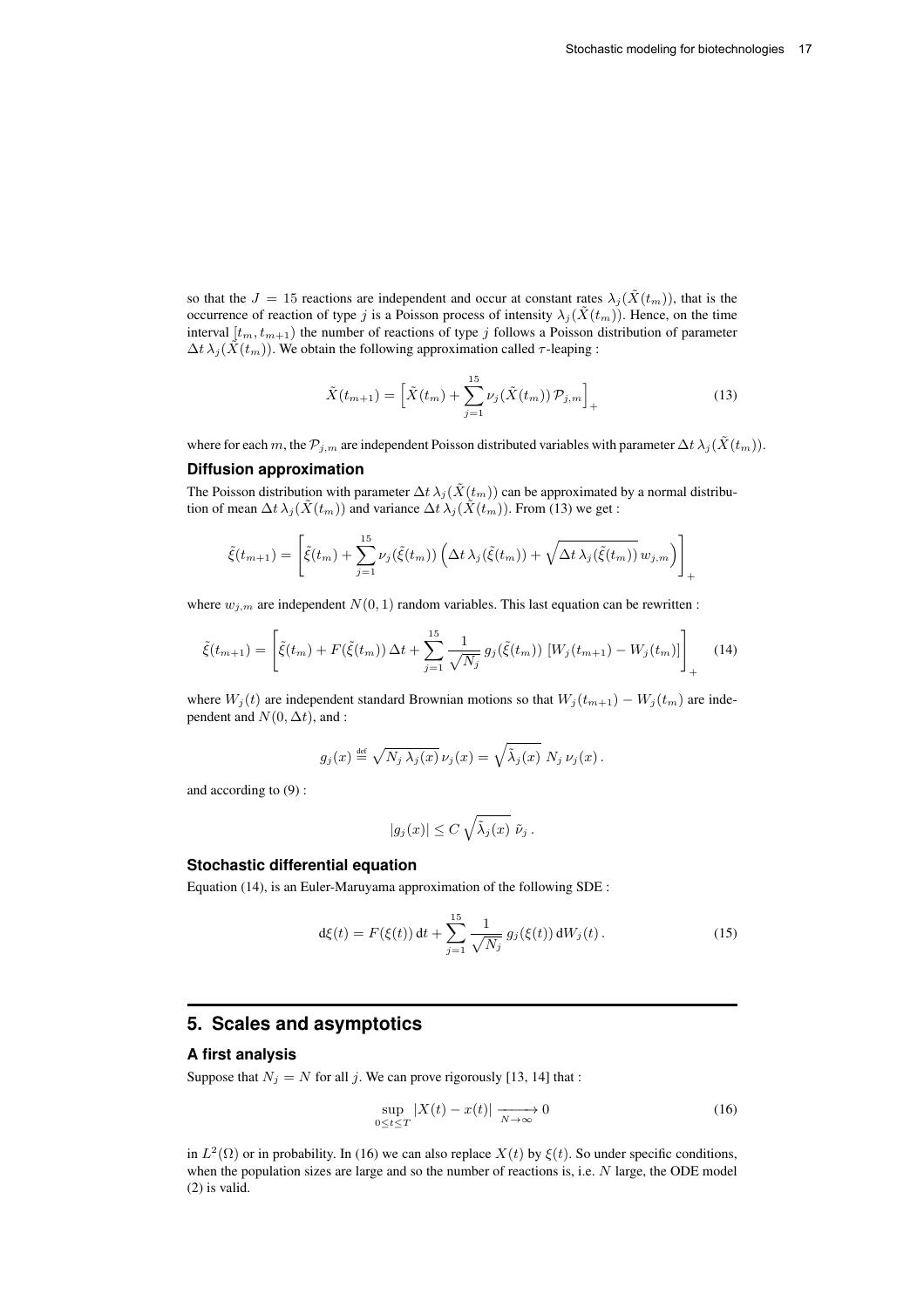At an intermediate scale, a functional central limit theorem states that the process  $\sqrt{N}(X(t)$  $x(t)$ ) can be approximated in law by  $\sum_{j=1}^{15} \int_0^t g_j(x(s)) d\tilde{W}_j(s)$  where the  $\tilde{W}_j(s)$  are independent standard Brownian motions, that is formally :

$$
X(t) \simeq x(t) + \frac{1}{\sqrt{N}} \sum_{j=1}^{15} \int_0^t g_j(x(s)) d\tilde{W}_j(s) .
$$

This proves that the SDE model (15) is valid for  $N$  large but also for  $N$  moderately large.

#### **A second analysis : hybrid model**

In many situation ODE and SDE models are not valid. This is the case when one of the bacterial population is present in low concentration but still affects the global dynamic of the process. This so-called molecular randomness may influence the global dynamic even when the population sizes are not so small [6]. In this case we may adopt an hybrid approach.

We present an example where we separate the dynamics of the substrates from the dynamics of the biomasses, i.e. separate substrate type reactions from biomass type reactions, then to describe the first ones as a system of ODE's and to describe the second ones as a pure jump Markov process. We obtain a system of ODE's describing the continuous evolution of the substrates and the SMP concentrations :

$$
\begin{aligned}\n\dot{s}_1 &= D\left(S_{1\text{in}} - s_1\right) - k_1 \,\mu_1(s_1) \, B_1 \,, \\
\dot{s}_2 &= D\left(S_{2\text{in}} - s_2\right) - k_2 \,\mu_2(s_2) \, B_2 + \left(c_{12} \,\mu_1(s_1) + c_{02} \,\mu(s)\right) \, B_1 \,, \\
\dot{s} &= \left(c_{10} \,\mu_1(s_1) + D_{\text{dec}} - k_0 \,\mu(s)\right) \, B_1 + \left(c_{20} \,\mu_2(s_2) + D_{\text{dec}}\right) \, B_2 - M \, s\n\end{aligned}
$$

coupled to a 2−dimensional pure jump process describing the discrete evolution of the biomasses concentrations :

| 1ump                             | rate                          | 1ump                             | rate                          |
|----------------------------------|-------------------------------|----------------------------------|-------------------------------|
| $B_1 \rightarrow B_1 + \delta_1$ | $\mu_1(s_1) B_1/\delta_1$     | $B_2 \rightarrow B_2 + \delta_2$ | $\mu_2(s_2) B_2/\delta_2$     |
| $B_1 \rightarrow B_1 + \delta_1$ | $\mu(s) B_1/\delta_1$         | $B_2 \rightarrow B_2 - \delta_2$ | $D_{\text{dec}} B_2/\delta_2$ |
| $B_1 \rightarrow B_1 - \delta_1$ | $D_{\text{dec}} B_1/\delta_1$ | $B_2 \rightarrow B_2 - \delta_2$ | $D_1 B_2/\delta_2$            |
| $B_1 \rightarrow B_1 - \delta_1$ | $D_1 B_1/\delta_1$            |                                  |                               |

# **6. Simulation**

We now present some simulations of the ODE and SDE models using the values for the parameters of the AM2b model defined in [1, Table 1 p. 6].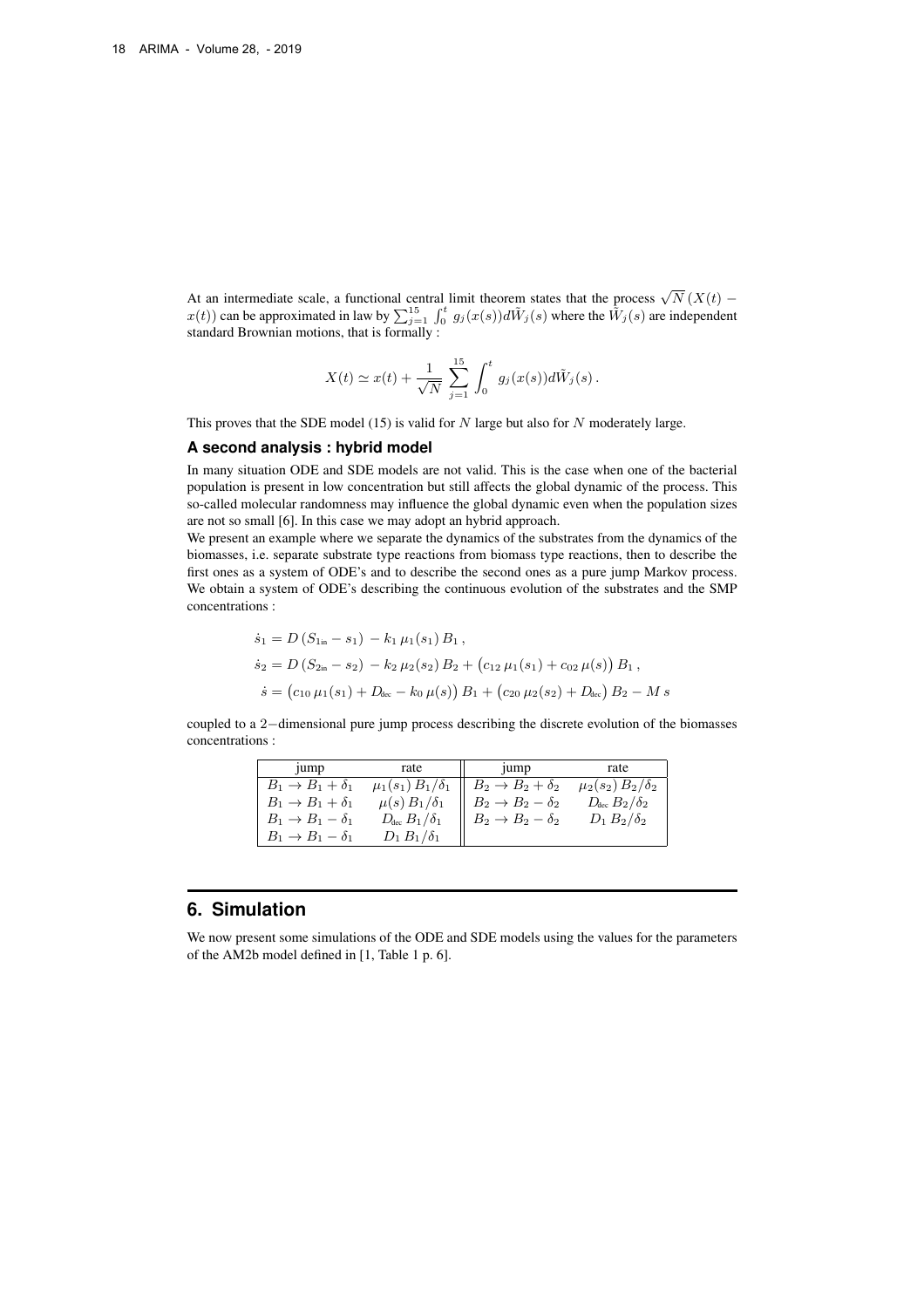

FIGURE 1 : *Simulation of diffusion approximation* (14) *with the parameters* (5)*. Time evolution of the organic matter concentration (left), time evolution of the acidogenic biomass concentration (right). Phase portrait acidogenic biomass/organic matter concentrations (below).*



# **7. Conclusion**

We show that the ODE model (1) contains all the ingredients that can be used to establish a pure jump Markov model. The ODE model is valid only in large population scales. The SDE model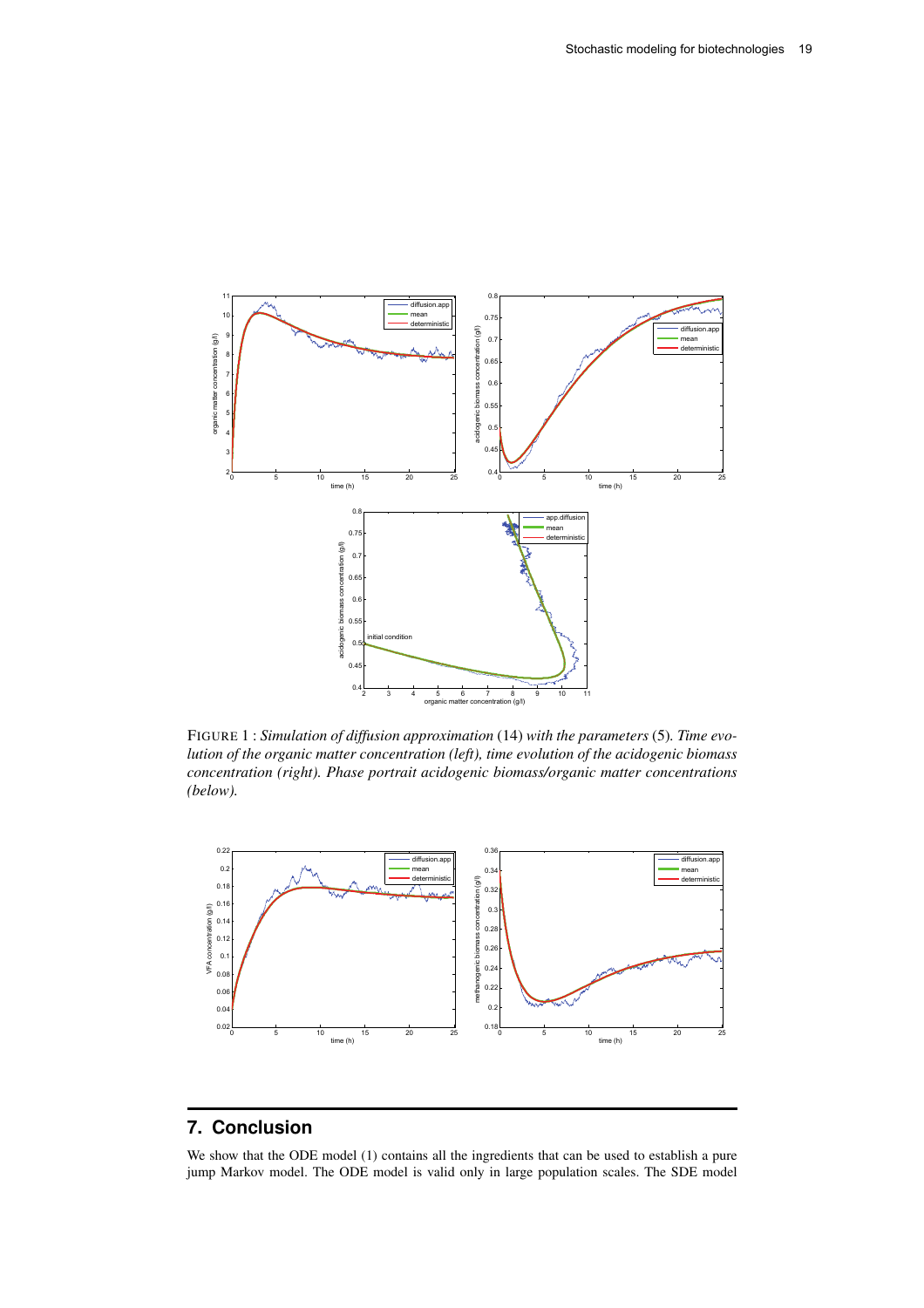

FIGURE 2 : *Simulation of diffusion approximation* (14) *with the parameters* (5)*. Time evolution of the AGV concentration (left), time evolution of the methanogic biomass concentration (right). Phase portrait methanogic biomass/AGV concentrations (below).*



FIGURE 3 : *Simulation of diffusion approximation* (14) *with the parameters* (5)*. Time evolution of the SMP concentration (left). Phase portrait acidogenic biomass/SMP concentrations (right).*

is valid in large population scales but also in "moderately" large population scales. For small population scales, only the pure jump Markov model is valid. The most promising approach is to hybridize an ODE model for substrate dynamics coupled with a stochastic model for the dynamic of the biomasses.

#### **Acknowledgments**

This work was partially funded by the NuWat LIRIMA Inria project.

# **8. Bibliographie**

- [1] B. Benyahia, T. Sari, B. Cherki, and J. Harmand, « Anaerobic membrane bioreactor modeling in the presence of Soluble Microbial Products (SMP) – the Anaerobic Model AM2b », *Chemical Engineering Journal*, 228(0) :1011–1022, 2013.
- [2] B. Benyahia, « Modélisation et observation des bioprocédés à membranes : application à la digestion anaérobie », *PhD thesis, Université de Tlemcen et Université de Montpellier* 2, 2012.